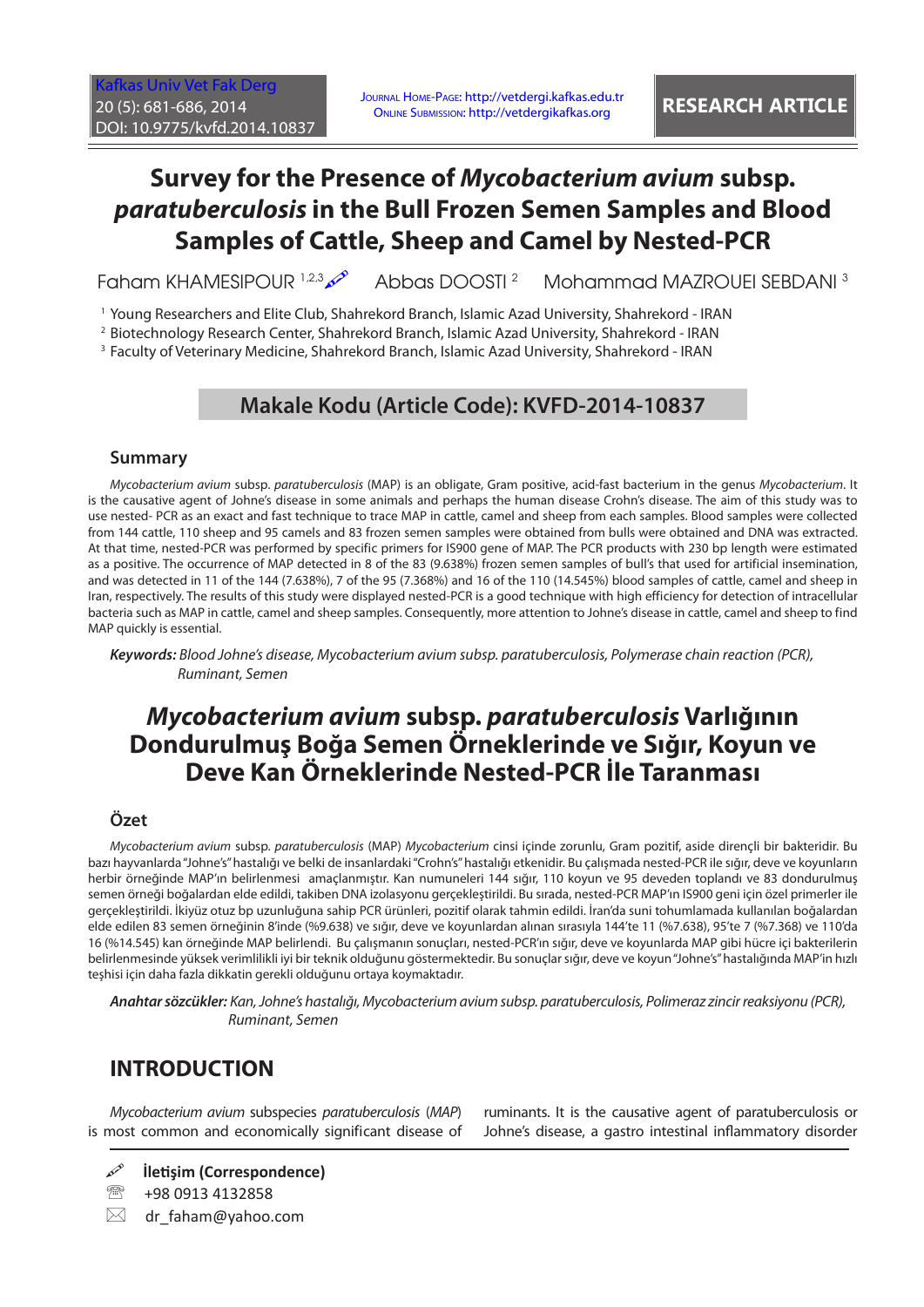and a chronic granulomatous enteritis in ruminants such as cattle, goats, sheep, deer and camelids and otherwise animals, and too possibly the human disease Crohn's disease (CD) [\[1-5\]](#page-4-0). *MAP* is recognized as a multi-host mycobacterial microorganism by a longtime special skill to start and keep general and chronic infection of the intestine of a variety of histopathological types in many animals, with primates [\[6\].](#page-4-0)

Though animals by clinical infection are commonly picked from the herd, animals via sub clinical paratuberculosis may make happen cost-effective losses since of poor reproductive and lessened milk production show [\[7\].](#page-4-0) Johne's disease causes foremost cost-effective losses to the dairy farm industries and farmers. The range of infection in a herd rises overly time and if the disease is left unmanaged, the economic result of bovine Johne's disease becomes more and more necessary  $[8]$ . The infection is dispersed global and Iran is one among those nations that are bare to the disease  $[9,10]$ . The results of *MAP* on dairy farm operations were estimated at nearby \$200 to \$250 million a year in the USA [\[11\]](#page-4-0).

Rapid weight loss, a protein enteropathy and diarrhea are the three chief signs of Johne's disease. Diarrhea may be fewer common in certain species of animals like goats and sheep  $[4,12,13]$ . Generally, the larger the herd the more probably it is to have animals infected by Johne's disease. Later the long incubation period, the chief clinical sign seen in infected animals are plentiful, long-standing watery diarrhea, occasionally, noticeable weight loss and sporadic fever. Johne's infected cows go on to eat even by serious diarrhea. Typically has no mucous or blood in the diarrhea. Therefore the clinical signs of Johne's disease are generally vague and should be make happen via various extra agents. Repeatedly, even in severe clinical cases, Johne's disease is not known and the animals are primarily showed to slaughter without worrying for the primary reason for the disease. Inside any infected herd, single a few infected cows will have diarrhea at any one time [\[4,13\].](#page-4-0) The seroprevalence of Johne's disease in Georgia beef and dairy farm cull cattle in United States in 2000 was calculable and in dairy cattle was 9.58%, in beef cattle it was 3.95% and in cattle of unknown breed it was 4.72% [\[8\].](#page-4-0)

Notwithstanding the development of contemporary techniques and methods for isolation and identification of Johne's disease, its management remains a serious veterinary problematic  $[14]$ . One of the difficulties associated by the disease is that signs seem recently and after a long time [\[15\].](#page-4-0) Furthermore, identification and isolation procedure is awkward, time consuming and may take several months <sup>[\[16\]](#page-4-0)</sup>. Serologic tests, e.g. agar gel immunodiffusion (AGID) test, ELISA and fecal culture are suggested to approve the diagnosis of paratuberculosis in a clinically affected animal or in an infected herd. Indirect diagnostic techniques based on immunological methods for example complement fixation test, skin testing by

john in, interferon test, and enzyme linked immunosorbent assay have shown low specificity or sensitivity specificity [\[17\].](#page-4-0) Serological methods could too be used to find an earlier exposure to the disease however not an active infection. Nucleic acid hybridization methods were useful effectively for the detection of the disease. Polymerase chain reaction (PCR) provides speedy, sensitive and specific detection for an early identification of the disease [\[18\].](#page-4-0)

The infection is especially limited to the small intestinal tract and its draining lymph nodes. Infection may spread to more intestinal sites as shown via effective cultural isolation of the organism from milk, lung, semen and fetus. Other the intestinal tract, these other organs does not elicit a characteristic inflammatory reply to the presence of the organism<sup>[\[17\]](#page-4-0)</sup>.

In the past research describe the isolation of *MAP* from semen in rams and semen and male accessory genital organs in bulls. The usage of molecular techniques for the detection of *MAP* in milk and different matrices were made probably via the detection of specific DNA sequences, particularly IS900<sup>[19,20]</sup>, however whether semen can send the disease via uterus is not fully investigated  $[21]$  $[21]$ . The detection of the IS900 insertion sequence within the *MAP* genome has offered a unique for the fast detection of the bacterium DNA in clinical samples <sup>[22]</sup>.

The aims of this study were to differentiate the possible of PCR for the rapid, to develop and to evaluate for detection of *M. avium* subsp. paratuberculosis in semen and blood samples from Iranian cattle, camel and sheep and also to determine the frequency of this infection in cattle, camel and sheep.

### **MATERIAL and METHODS**

#### *Sampling and DNA Isolation*

In this study, a total number of 432 samples of cattle, camel and sheep, were collected randomly from 83 bulls frozen semen and 144 cattle, 95 camel blood and 110 sheep blood between January 2013 and March 2013. Samples are removed aseptically with sterile instruments. Semen and blood samples were sent to the Biotechnology Research Center of Islamic Azad University of Shahrekord Branch in a cooler with ice packs. Each of the specimens was stored -20°C for further use. Genomic DNA was extracted from specimens using DNA extraction kit (Qiagen, Germany), according to the manufacturer's protocol. The overall DNA was measured at 260 nm optical density according to the technique described by Sambrook and Russell [\[23\].](#page-5-0) The extracted DNA of each sample were kept frozen (−20°C) until analysis.

#### *Gene Amplification*

The PCR amplification was done with two sets of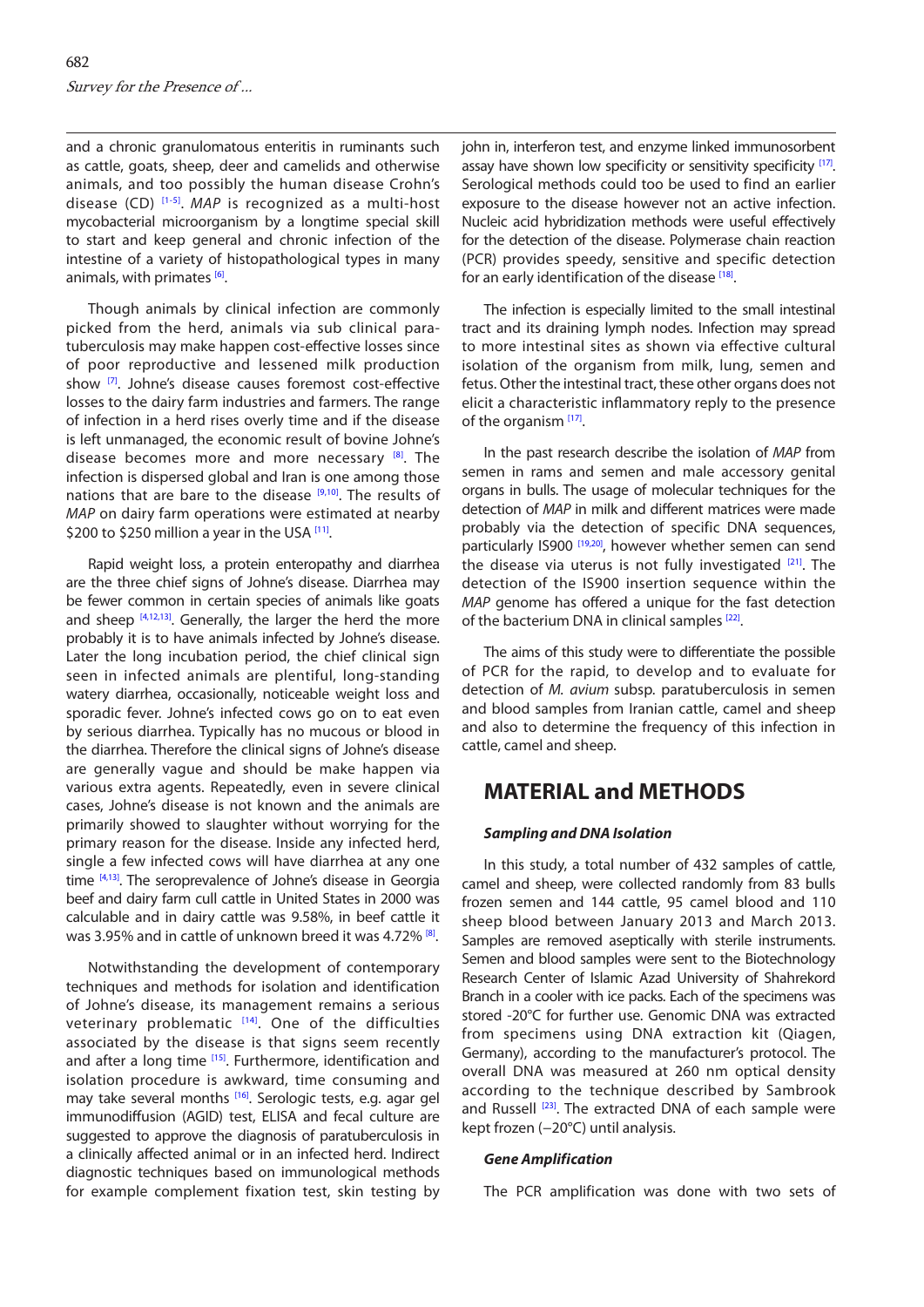primers: the outer oligonucleotide primers were ISo-1 F: 5´- GTTCGGGGCCGTCGCTTAGG-3´ and ISo-1R: 5´GAGGTCG ATCGATCGCCCACGTGA-3´ and the inner oligonucleotide primers were ISi-2F: 5´- CCGCTAATTGAGAGATGCGAT TGG-3´ and ISi-2R:5´ - AATCAACTCCAGCAGCGCGGCCTCG-3´. The target sequence was amplified in a 50 μl reaction volume containing 100 ng of genomic DNA, 0.2 mM dNTPs, 1X Taq buffer, 2 mM MgCl<sub>2</sub>, 100 ng of each primer and 1 unit of Taq DNA polymerase (Fermentas, Germany).

The first round of PCR was performed in a DNA thermal cycler at a denaturation temperature of: first denaturation for 5 min at 94°C, followed by 30 cycles of 94°C for 1 min, 62°C for 1 min, and 72°C for 1 min, with a last extension for 5 min at 72°C. Two to five µl from the first round amplicon was used as a template for the second round PCR with the same PCR program by inner oligonucleotide primers.

#### *Analysis of PCR Products*

Amplified samples were studied by electrophoresis (120 V/208 mA) in 1.5% agarose gel. Negative and positive PCR controls were run with each series of amplifications. The gel was stained by 0.1% ethidium bromide (0.4 g/mL) and were images obtained in UVIdoc gel documentation systems (Uvitec, UK).

In the current study, 83 frozen semen specimens of bulls and 349 blood samples of cattle, camel and sheep were tested for *MAP* by a nested PCR assay. The nested PCR assay used in current study enabled the detection of IS900 gene of *MAP*. Nested PCR amplification of the *MAP* in specific insertion sequence IS900 and later agarose gel analysis of the amplified products showed a single band of 230 bp for the positive samples *(Fig. 1)*.

#### *Statistical Analysis*

Data were analyzed by using SPSS (version 15) software.

### **RESULTS**

The presence of *MAP* DNA was detected by nested PCR in each samples were from 42 out of 432 samplings (9.722%). *MAP* infection was detected 11 of the 144 (7.638%) blood samples of cattle, 16 out of the 110 (14.545%) sheep blood samples and 7 out of the 95 (7.368%) camel blood samples were positive for the *MAP* DNA and 8 out of 83 (9.638%) bulls frozen semen samples are infected. The Chaharmahal va Bakhtiary province had the highest prevalence of *MAP* in cattle (8.695%) while The Isfahan province had the lowest prevalence of *MAP* in cattle (5.769%). The Chaharmahal va Bakhtiary province had the lowest prevalence of *MAP* in sheep (13.235%) while The Isfahan province had the highest prevalence of *MAP* in sheep (16.666%). Gender wise differences out of the 25 number positive were females and 17 numbers positive were males. Sheep is a highest occurrence of *MAP* while, camel is a lowest occurrence of *MAP.* These finding suggested that control and eradication programs for *MAP* infection it seems to be necessary in Iranian cattle, camel and sheep. The results of the prevalence of *MAP*  infection in cattle, camel and sheep are shown in *[Table 1](#page-3-0)*.

### **DISCUSSION**

*MAP* is a microorganism that is the cause of Johne's disease, was isolated from the feces of a giver bull in an artificial insemination stud <sup>[\[19\]](#page-4-0)</sup>. *MAP* can alive in animals for years lacking inevitably inflicting clinical disease [\[24\].](#page-5-0) *MAP* may have a role within the development of Crohn's disease in humans via the consumption of contaminated milk and milk products  $[9,25]$  $[9,25]$ . Milk and milk products resulting from cows via clinical or different suspected para-tuberculosis are not usable even later pasteurization [\[24\].](#page-5-0) The signs of this infection in human are bowel disease and a chronic inflammatory that may be severe, extended and

Fig 1. Agarose gel electrophoresis of PCR products (230 bp) for detection of *MAP* DNA in samples after PCR amplification. Lane 3: 100 bp DNA ladder (Fermentas, Germany); lanes 2, 4 and 5: positive samples (230 bp); lanes 1, 6: negative samples **Şekil 1.** Örneklerde *MAP* DNA tespiti için PCR ürünlerinin (230 bp) agaroz jel elektroforezi. Şerit 3: 100 bp DNA merdiveni (Fermentas, Almanya); Şeritler 2, 4 ve 5: pozitif örnekler (230 bp); Şerit 1, 6: negatif örnekler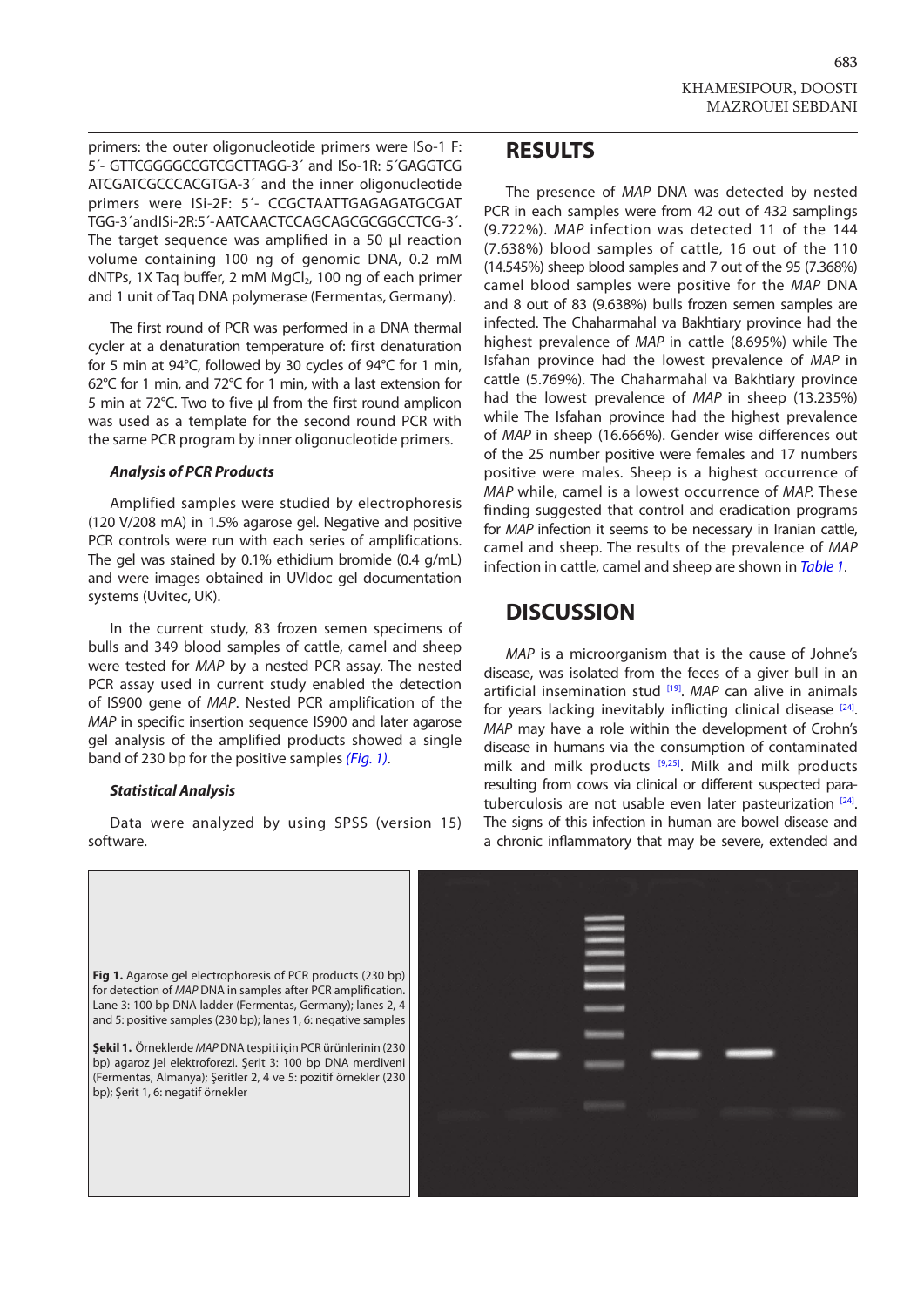<span id="page-3-0"></span>

| Table 1. The results of the prevalence of MAP in each specimens |                        |                                                          |                       |                                                          |                       |                                                          |                             |                                                          |
|-----------------------------------------------------------------|------------------------|----------------------------------------------------------|-----------------------|----------------------------------------------------------|-----------------------|----------------------------------------------------------|-----------------------------|----------------------------------------------------------|
| Tablo 1. Her bir örnekte MAP yaygınlığının sonuçları            |                        |                                                          |                       |                                                          |                       |                                                          |                             |                                                          |
| <b>Variables</b>                                                | <b>Species</b>         |                                                          |                       |                                                          |                       |                                                          |                             |                                                          |
|                                                                 | <b>Blood of Cattle</b> |                                                          | <b>Blood of Camel</b> |                                                          | <b>Blood of Sheep</b> |                                                          | <b>Frozen Semen of Bull</b> |                                                          |
|                                                                 | N                      | <b>Prevalence:</b><br><b>Positive</b><br>Samples (n) (%) | $\mathbf n$           | <b>Prevalence:</b><br><b>Positive</b><br>Samples (n) (%) | $\mathbf n$           | <b>Prevalence:</b><br><b>Positive</b><br>Samples (n) (%) | $\mathbf n$                 | <b>Prevalence:</b><br><b>Positive</b><br>Samples (n) (%) |
| <b>Region</b>                                                   |                        |                                                          |                       |                                                          |                       |                                                          |                             |                                                          |
| Chaharmahal va Bakhtiary                                        | 92                     | $8(8.695\%)$                                             | $\Omega$              | $0(0\%)$                                                 | 68                    | 9(13.235%)                                               | <b>Unknown</b>              | Unknown                                                  |
| Isfahan                                                         | 52                     | 3(5.769%)                                                | 95                    | 7(7.368%)                                                | 42                    | 7(16.666%)                                               | <b>Unknown</b>              | <b>Unknown</b>                                           |
| <b>Sex</b>                                                      |                        |                                                          |                       |                                                          |                       |                                                          |                             |                                                          |
| Female                                                          | 108                    | $9(8.333\%)$                                             | 28                    | 4 (14.285%)                                              | 75                    | 12 (16%)                                                 | $\Omega$                    | $0(0\%)$                                                 |
| Male                                                            | 36                     | 2(5.555%)                                                | 67                    | 3(4.447%)                                                | 35                    | 4 (11.428%)                                              | 83                          | 8 (9.638%)                                               |
| <b>Total</b>                                                    | 144                    | 11 (7.638%)                                              | 95                    | 7(7.368%)                                                | 110                   | 16 (14.545%)                                             | 83                          | 8 (9.638%)                                               |

incapacitating  $[3,7]$ . The identification of Johne's disease is very difficult, especially within the primary phases. This is payable to the long incubation period, the variable log phase associated via bacterial proliferation, and the multifocal distribution of bit via bit developing lesions [\[26\]](#page-5-0).

There are 2 techniques for transmission of *MAP* is considered and contain direct faecal-oral cycle and indirect transmission, for instance through manure contamination of machinery used for feed sending and water bowls  $[9]$ . The diagnostic techniques contain bacteriological cultures and serological. Highest in number of the serological reactions quickly detect antibodies to *MAP* nevertheless not active infections [\[14\]](#page-4-0).

Improvement diagnostic techniques are presently used in several research laboratories all over the globe. These techniques are based on molecular characterization of the specific microorganism isolates. These diagnostic exams use DNA probes, Restriction Fragment Length Poly-morphisms (RFLPS), cloning and PCR<sup>[\[14,18\]](#page-4-0)</sup>.

PCR based on IS900 has been used for direct detection of *MAP*, lacking primary culture, from faecal specimens, milk, semen and human intestinal tissue and workers have been able to detect the presence of paratuberculosis DNA in intestinal tissue from patients by Crohn's disease and semen samples from bulls. For the goal that the clinical symptoms of Crohn's disease carefully imitator those found in animals via Johne's disease [\[3,9,](#page-4-0)[27\].](#page-5-0) A sensitive and quick PCR-exam would help to check *MAP* in semen prior to artificial insemination  $[17,28]$  $[17,28]$ , to induce high responsiveness of detection of *MAP* or different pathogens via IMS-PCR on faeces and milk [\[29-31\]](#page-5-0).

Numerous researches have been focused on the association of Crohn's disease by *MAP*. Publications dealing by the culture detection of *MAP* in milk and milk products have too been increasing in number over the last ten years [\[13](#page-4-0)[,32\].](#page-5-0) Larsen et al.<sup>[19]</sup> detached these microorganisms

from the semen and genital organs of bulls, and showed eight of thirty one semen samples are infected. There have been data of detection of *Map* in the tissues [\[33-36\]](#page-5-0), blood <sup>[\[37\]](#page-5-0)</sup> of patients with CD or irritable bowel syndrome extra regularly than in control patients. The occurrence of *MAP* in bulk-milk samples using tracing of IS900 gene in Switzerland was 19.7% and indicated *MAP* can so often be transferred to humans via raw milk consumption  $[38]$ . These results largely identical to the outcomes of current study. Claus et al.[\[17\]](#page-4-0) showed that *M. avium* subsp. paratuberculosis may give hematogenously to the semen and male reproductive tract as an extra intestinal place and agent reservoir.

*Map* was detected via culture in the intestinal lymph nodes or faeces of 34% of healthy dairy cows and 3% of healthy beef cows obtainable for slaughter [\[39\]](#page-5-0). *Map* was too cultured from the liver of 11.1% of the dairy cows and 0.7% of the beef cows tested [\[40\]](#page-5-0).

Nebbia et al.<sup>[\[4\]](#page-4-0)</sup> done molecular identification route for detection of mycobacterium in sheep and goat milk. *MAP* was especially found in 4 out of 14 seronegative and 9 out of 15 seropositive animals. Moreover, *MAP* DNA was sporadically recovered in milk samples from 13 out of 29 animals. A study of 200 retail ground beef samples were check in the USA via Jaravata et al[.\[41](#page-5-0)] and *Map* was not detected by PCR (IS900) and conventional culture techniques. In an examination of 133 minced beef samples found from a meat processing plant in the Republic of Ireland, no practical *Map* was detected [\[42\]](#page-5-0).

*Map*-contaminated water and contact via infected animals or people have been recommended as vehicles of transmission to humans [\[43\].](#page-5-0) *Map* DNA was detected in 15% of the Canadian samples [\[44](#page-5-0)] and 9.8% of Irish pasteurised milk samples [\[45\]](#page-5-0). *Map* was detected in 11.6% of the pasteurized milk samples in a UK study [\[46\].](#page-5-0) Even though most studies have attentive on cattle milk, *Map* DNA has been detected in raw goats and sheep milk [\[47\]](#page-5-0). Researches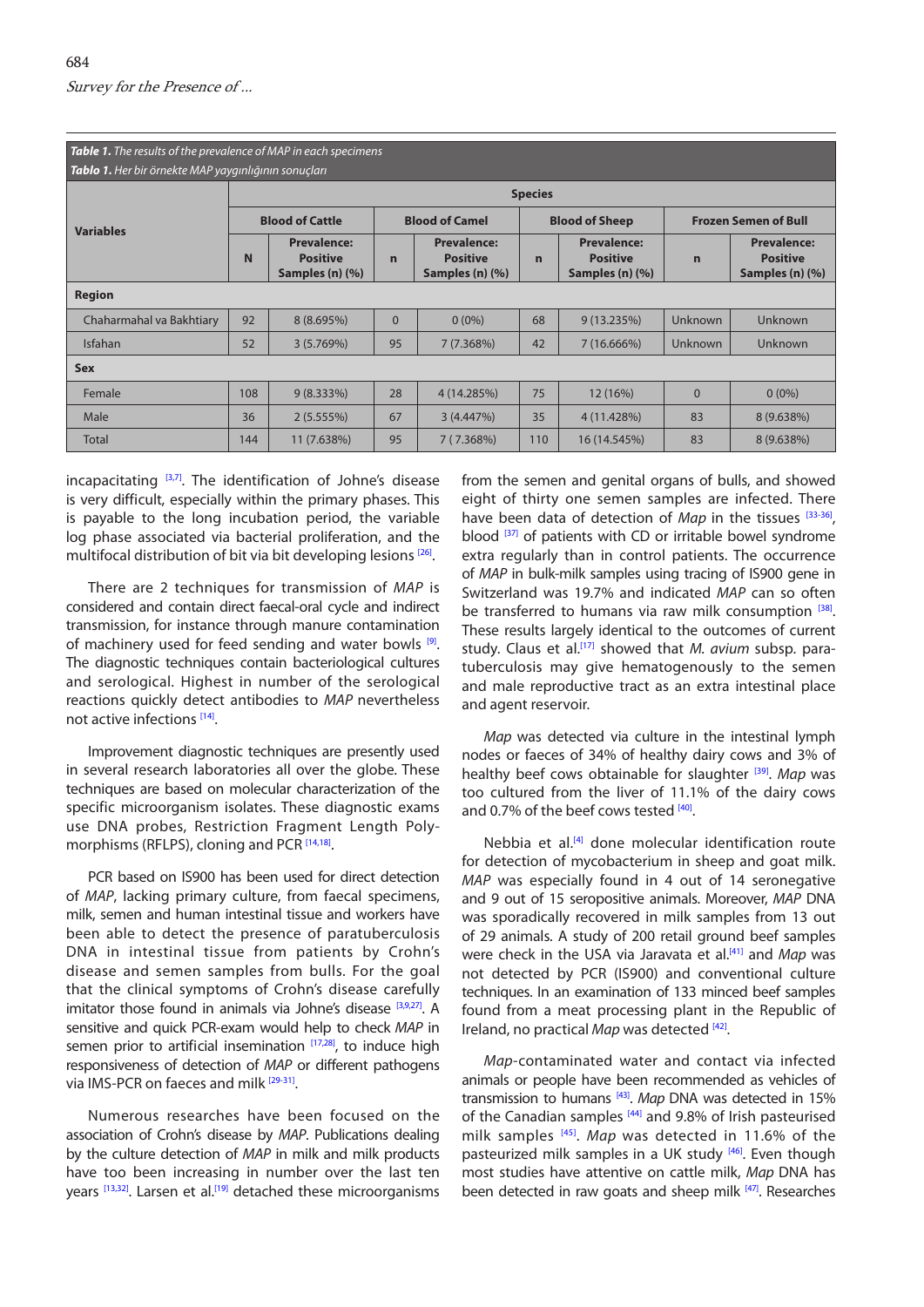685

<span id="page-4-0"></span>in India displayed high prevalence of *MAP* in many animals; for example: domestic (cattle, goats, buffaloes and) and wild (blue-bulls, hog deer, bison, etc) ruminants, other animals (camels, rabbits, etc), primates and human beings<sup>[\[48\]](#page-5-0)</sup>.

The results of present study show that the each samples in cattle, camel and sheep served as a reservoir of disease in Iran. Consequently it could be stated that the animal reservoirs increase the risk of the potential spread of disease to other animals and specially humans, and this deserves special attention.

In conclusion, the results presented high occurrence of *MAP* infection in cattle, camel and sheep samples and suggested that control and eradication programs for prevent and cut of economic loses of *MAP* infection it seems to be necessary. Study in order to knowledgeable about the physiological ecology of mycobacteria in the environment and wildlife is necessary to fully find out the effects that mycobacteria have on human health and to agree to new methods for controlling of their environmental and wildlife reservoirs. It is important to buy bulls, their semen and replacement heifers only from farms/regions which are declared paratuberculosis free. Evading several source of infection from manure contaminated feed, water, soil and a full comprehending of potential reservoirs in wild is significant in developing an effective control programme. Though it is not known whether *M. paratuberculosis* causes disease in populate, livestock diseases that are transmissible to human beings are presently affecting the confidence of consumers principally. So paratuberculosis infection in food animals should be controlled as a safety measures. Furthermore, the results of the current study suggest that PCR was highly sensitive and specific for identification and differentiation of *MAP* and that it could be a suitable tool for diagnosis of *MAP*. Thus, it is essential to screen in all area regularly to prevent the spread of the disease and laboratory support is a significant tool in the identification of the disease. Seemingly, PCR is one of the best ways to detect and characterize *MAP* as fast, less hazardous and sensitive method.

#### **Acknowledgments**

We would like to thank to the staff of the Biotechnology Research Center of Islamic Azad University of Shahrekord Branch in Islamic Republic of Iran.

#### **REFERENCES**

**1. Shinnick TM, Good RC:** Mycobacterial taxonomy. *Eur J Clin Microbiol Infect Dis*, 13 (11): 884-901, 1994.

**2. Thorel M, MKrichevsky M, Lévy-Frébault V:** Numerical taxonomy of mycobactin dependent mycobacteria, amended description of *Mycobacterium avium*, and description of *Mycobacterium avium* subsp. *avium* subsp. nov., *Mycobacterium avium* subsp. *paratuberculosis* subsp. nov., and *Mycobacterium avium* subsp. *silvaticum* subsp. nov. *Int J Sys*  *Bacteriol*, 40 (3): 254-260, 1990.

**3. Donaghy JA, Totton NL, Rowe MT:** Evaluation of culture media for the recovery of *Mycobacterium avium* subsp. *paratuberculosis* from Cheddar cheese. *Let Appl Microbiol*, 37 (4): 285-291, 2003.

**4. Nebbiaa P, Robinoa P, Zoppib S, De Meneghi D:** Detection and excretion pattern of *Mycobacterium avium* subsp. *paratuberculosis* in milk of asymptomatic sheep and goats by Nested-PCR. *Sci Direct*, 66 (1): 116-120, 2006.

**5. Stevenson K, Julio Alvarez Bakker JD, Biet F, Juan L, Denham S, Dimareli A, Dohmann K, Gerlach GF, Heron I, Kopecna M, May L, Pavlik I, Sharp IM, Thibault VC, Willemsen P, Zadoks RN, Greig A:** Occurrence of *Mycobacterium avium* subsp. *paratuberculosis* across host species and European countries with evidence for transmission between wildlife and domestic ruminants. *BMC Microbiol*, 9, 212, 2009.

**6. Tiwari A, VanLeeuwen JA, McKenna SL, Keefe GP, Barkema HW:** Johne's disease in Canada Part I: Clinical symptoms, pathophysiology, diagnosis, and prevalence in dairy herds. *Can Vet J*, 47, 874-882, 2006.

**7. Kalis CHJ, Hesselink JW, Russchen EW, Barkema HW, Collins MT, Visser IJR:** Factors influencing the isolation of *Mycobacterium avium*  subsp. *paratuberculosis* from bovine fecal samples. *J Vet Diag Invest*, 11, 345-351, 1999.

**8. Pence M, Baldwin C, Carter Black C:** The seroprevalence of Johne's disease in Georgia beef and dairy cull cattle. *J Vet Diag Inves*, 15, 475- 477, 2003.

**9. Doosti A, Moshkelani S:** Application of IS900 Nested-PCR for Detection of *Mycobacterium avium* subsp. *paratuberculosis* directly from faecal specimens. *Bulgarian J Vet Med*, 13 (2): 92-97, 2010.

**10. Sharifzadeh A, Doosti A, Fazeli MH, Adavoudi I:** Nested PCR on semen samples for the tection of *Mycobacterium avium* subsp *paratuberculosis*. *Afr J Microbiolgy Res*, 4 (24): 2787-2789, 2010.

**11. Losinger WC:** Economic impact of reduced milk production associated with Johne's disease on dairy operations in the USA. *J Dairy Res*, 72 (4): 425-432, 2005.

**12. Collins MT:** Update on paratuberculosis: Epidemiology of Johne's disease and the biology of *Mycobacterium paratuberculosis*. *Irish Vet J*, 56, 565-574, 2003.

**13. Stephan R, Schumacher S, Tasara T, Grant IR:** Prevalence of *Mycobacterium avium* subsp. *paratuberculosis* in Swiss raw milk cheeses collected at the retail level. *J Dairy Sci*, 90, 3590-3595, 2007.

**14. Merkal RS:** Paratuberculosis: Advances in cultural, serological and vaccination methods. *J Am Vet Med Assoc*, 184, 939-943, 1984.

**15. Sigurdardottir OG, Press CM, Saxegard F, Vensen O:** Bacterial isolation, immunological response, and histopathological lesions during the early subclinical of experimental infection of goats kid with *M. avium* subsp. *paratuberculosi*s. *Vet Pathol*, 36, 542-50, 1999.

**16. Mungash BM:** Diagnosis of Johne's Disease in Cattle. *MSc Thesis,* Department of Medicine, Pharmacology and Toxicology, Faculty of Veterinary Medicine, University of Khartoum, Sudan, 1989.

**17. Buergelt CD, Donovan GA, Williams JE:** Identification of *Mycobacterium avium* subsp. *paratuberculosis* by polymerase chain reaction in blood and semen of a bull with clinical paratuberculosis. *Int J Appl Res Vet Med*, 2 (2): 130-134, 2004.

**18. Saiki RK, Gelfand DH, Stoffel S, Scharf SJ, Higuchi R, Horn GT, Mullis KB, Erlich AH:** Primer-directed enzymatic amplification of DNA with a thermostable DNA polymerase. *Sci,* 239, 487-491, 1989.

**19. Larsen AB, Stalheim OH, Hughes DE, Appell LH, Richards WD, Himes EM:** *Mycobacterium paratuberculosis* in the semen and genital organs of a semen-donor bull. *J Am Vet Med Assoc*, 179 (2): 169-171, 1981.

**20. Glawischnig W, Awad-Masalmeh M, Khaschabi D, Schonbauer M:** Detection of *Mycobacterium avium* subsp. *paratuberculosis* from the testicles of a clinically infected breeding animal. *Berl Munch Tierarztl Wochenschr*, 117, 136-139, 2004.

**21. Eppleston J, Whittington RY:** Isolation of *Mycobacterium avium*  subsp. *paratuberculosis* from the semen of rams with clinical Johne's disease*. Aust Vet J*, 79, 776-777, 2001.